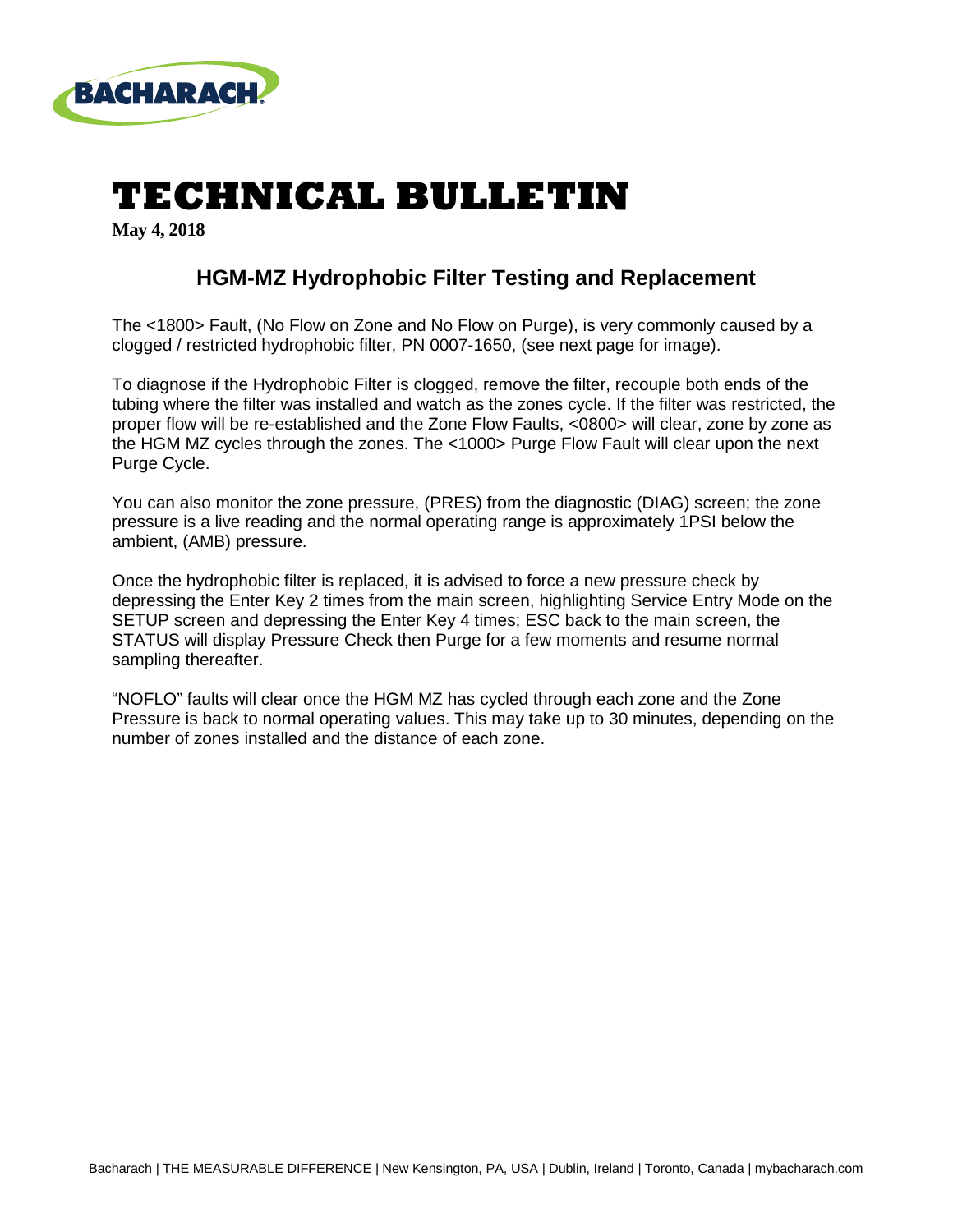

#### **HGM-MZ Sample Pump Flow and Manifold Testing**

**This procedure describes the correct method for testing the sampling pump and manifolds in order to determine its proper sample flow and vacuum.**

### **HGM-MZ Pump Testing**

If the HGM- MZ is unable to pull a vacuum it will generally be due to one of two things, either the pump is not running or failed, or there is a leak in a valve or valve stuck open in the manifold.

Flow detection is based on a minimum drop from ambient pressure and a minimum value above vacuum, so a vacuum failure will generally result in a NO flow indication on all zones.

The pinch test can isolate the problem quickly. In the diagnostic screen observe the live pressure "PRES", then pinch the tube on one side of the white disc (Hydrophobic filter) pinching either side is OK. This will dead head the pump, a good pump will drop the pressure to approximately 3 psia below the Ambient reading. If you get no change, the pump is not working, the "EXHAUST" port is restricted, or there is a leak between the pinch point and the pump.

If the pinch yields a good vacuum number, the problem is before the pinch in the valve manifolds. One or more manifold valves are either stuck open or a failed valve driver board is electrically holding it open. (See below information on Manifold testing procedure)

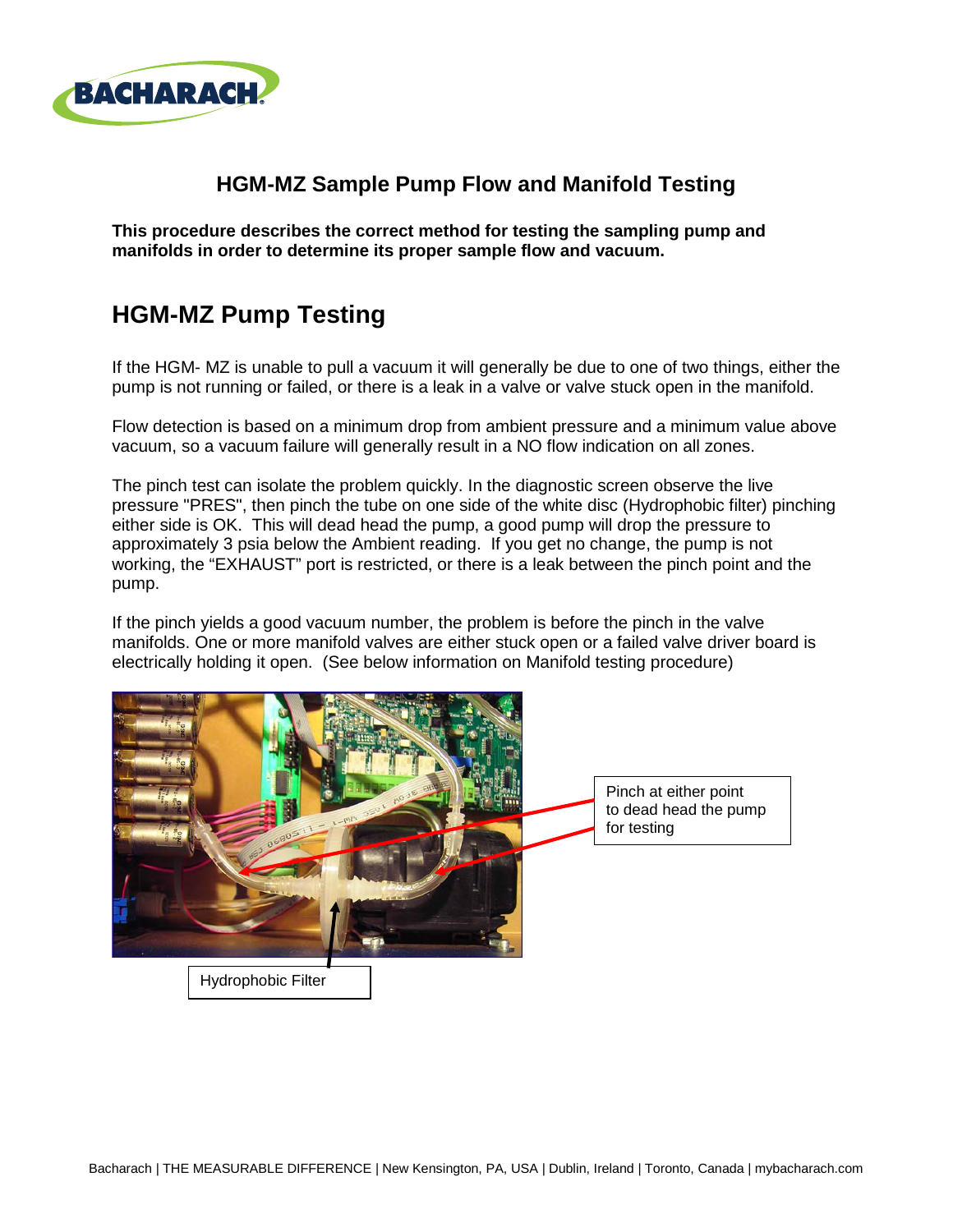

## **Manifold / Solenoid Testing**

Disconnecting the manifold from the manifold control board will reveal if the problem is in the valves or the control board. First turn off the power and touch a bare metal section of the chassis to drain any static charge on your body. With the power off, *(unplugging or plugging in the control board with the power*  **on will damage it so always turn off the power first)** unplug all the manifolds from the control board (keep track of where they go) re-apply power and go to the diagnostic screen and observe the live pressure. If you get a normal vacuum then it was the manifold control board holding open a valve (remedy is to replace the manifold control board) if you still don't get vacuum the problem lies with a stuck solenoid valve. This can be isolated by plugging the purge port and placing the unit in service mode. In service mode only the purge port should be open and plugging it should produce a vacuum on the live pressure and a second plug can be used alternately on the manifold sample ports to isolate the problem valve.

In the case of a solenoid not closing due to contamination or failure; this can be checked by unplugging the solenoids from the manifold control board (same procedure and cautions as above), and observing the pressure if it does not go to the same level as when the hose is pinched then one or more valves are not closed. Next install a ¼" OD plug in each zone until the live pressure drops to the pinch value, then you have found the bad valve. At that point you could remove and dis-assemble the valve and blow it out with compressed air and retest. If it is still bad you will need to replace that manifold block.